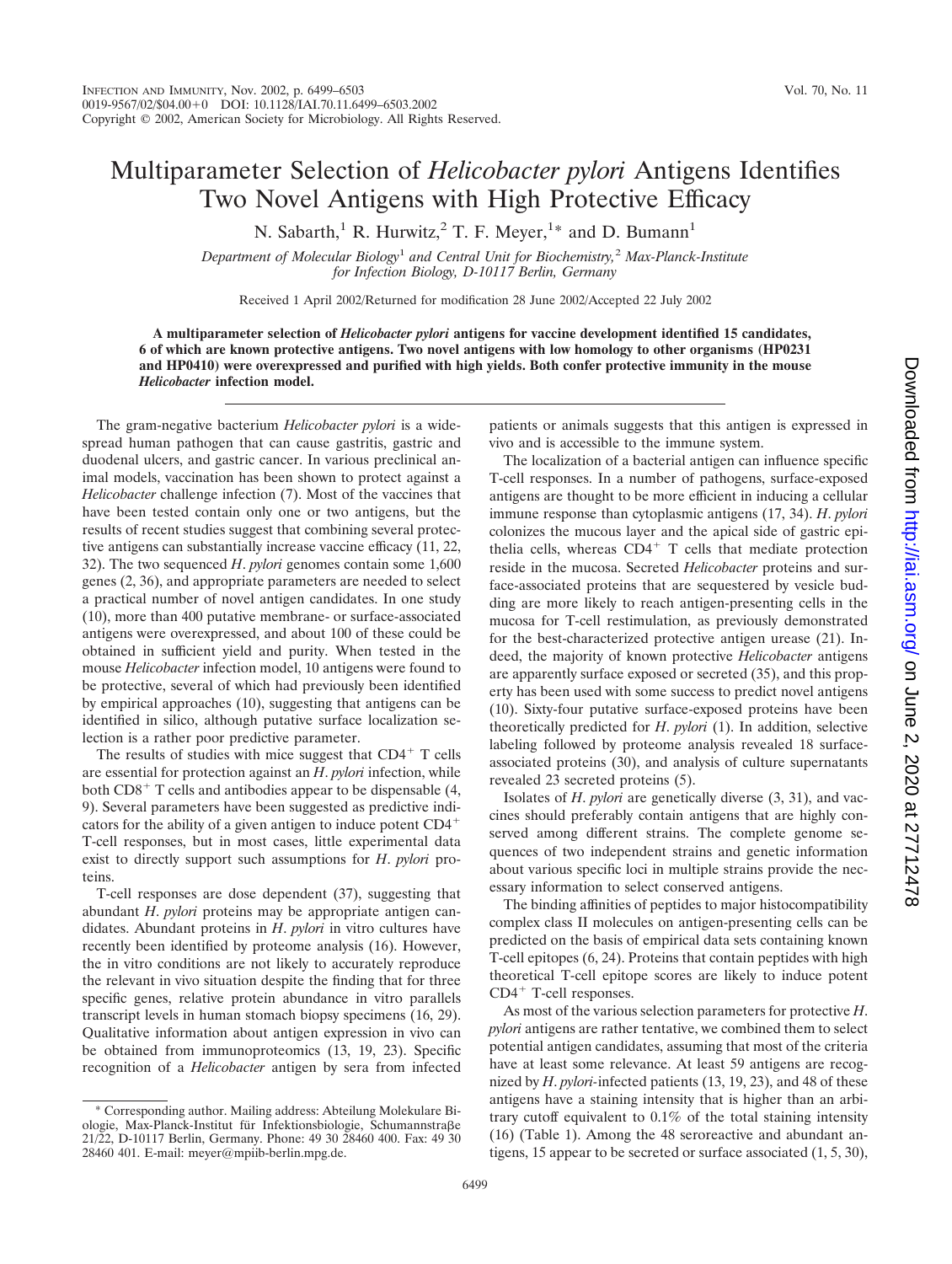| Antigen | $Gene^a$                                      | Seroreactivityb,c | Staining<br>intensity <sup><math>c,d</math></sup> | Surface<br>localization $c.e$ | Distribution in<br>15 isolates <sup>c,f</sup> | Predicted T-cell<br>epitopes <sup><math>c.g</math></sup> | Homology to other<br>organisms <sup>h</sup> | Protection          |
|---------|-----------------------------------------------|-------------------|---------------------------------------------------|-------------------------------|-----------------------------------------------|----------------------------------------------------------|---------------------------------------------|---------------------|
| HP0010  | groEL                                         | $\! + \!\!\!\!$   | 5,596                                             | Surf.                         | All genomes                                   | 5                                                        | Strong $(1.6e - 193)$                       | Yes(11)             |
| HP0011  | groES                                         | $\! + \!\!\!\!$   | 1,477                                             | ND                            | NA                                            | NA                                                       | NA                                          | NA                  |
| HP0027  | icd                                           | $\! + \!\!\!\!$   | 683                                               | ND                            | NA                                            | NA                                                       | <b>NA</b>                                   | NA                  |
| HP0072  | ureB                                          | $^{+}$            | 3,544                                             | Surf.                         | All genomes                                   | 3                                                        | Strong $(6.4e - 158)$                       | Yes $(25)$          |
| HP0073  | ureA                                          | $^{+}$            | 1,774                                             | Surf.                         | All genomes                                   | $\overline{c}$                                           | Strong (3e $-199$ )                         | Yes $(25)$          |
| HP0109  | dnaK                                          | $^{+}$            | 177                                               | Surf.                         | All genomes                                   | 8                                                        | Strong $(4.9e - 57)$                        | NА                  |
| HP0115  | flaB                                          | $^{+}$            | $<$ 100                                           | ND                            | NA                                            | NA                                                       | NA                                          | NA                  |
| HP0153  | recA                                          | $^{+}$            | 209                                               | ND                            | NA                                            | NA                                                       | <b>NA</b>                                   | NA                  |
| HP0154  | eno                                           | $^{+}$            | 214                                               | ND                            | NA                                            | NА                                                       | NA                                          | NA                  |
| HP0175  | cell binding factor<br>2 gene                 | $^{+}$            | 655                                               | Sec., Surf.                   | All genomes                                   | 3                                                        | Strong $(9.3e - 31)$                        | NA                  |
| HP0177  | efp                                           | $^{+}$            | 340                                               | ND                            | NA                                            | NA                                                       | NA                                          | NА                  |
| HP0192  | frdA                                          | $^{+}$            | 264                                               | ND                            | <b>NA</b>                                     | NA                                                       | <b>NA</b>                                   | NA                  |
| HP0231  | Hypo. ORF                                     | $^{+}$            | 531                                               | Sec., Surf.                   | All genomes                                   | 3                                                        | Weak $(1.8e - 06)$                          | Yes (this study)    |
| HP0243  | napA                                          | $^{+}$            | 673                                               | Surf.                         | All genomes                                   | $\mathbf{1}$                                             | Strong $(3.5e - 22)$                        | Yes $(33)$          |
| HP0264  | clpB                                          | $^{+}$            | 241                                               | ND                            | NA                                            | NA                                                       | NA                                          | NA                  |
| HP0305  | Hypo. ORF                                     | $^{+}$            | 320                                               | ND                            | NA                                            | NA                                                       | <b>NA</b>                                   | NA                  |
| HP0318  | Cons. hypo. ORF                               | $^{+}$            | 227                                               | ND                            | NA                                            | NA                                                       | <b>NA</b>                                   | NA                  |
| HP0371  | fabE                                          | $^{+}$            | 340                                               | ND                            | NA                                            | NA                                                       | <b>NA</b>                                   | NA                  |
| HP0400  | lytB                                          | $^{+}$            | 130                                               | ND                            | NA                                            | NA                                                       | <b>NA</b>                                   | NA                  |
| HP0410  | hpaA homologue                                | $^{+}$            | 415                                               | Surf.                         | All genomes                                   | $\overline{4}$                                           | None                                        | $Yes'$ (this study) |
| HP0512  | glnA                                          | $^{+}$            | 397                                               | ND                            | NA                                            | NA                                                       | <b>NA</b>                                   | NA                  |
| HP0522  | cag3                                          | $^{+}$            | 93                                                | ND                            | NA                                            | NA                                                       | <b>NA</b>                                   | NA                  |
| HP0537  | cag16                                         | $^{+}$            | 76                                                | ND                            | NA                                            | NА                                                       | <b>NA</b>                                   | NA                  |
| HP0547  | cag26                                         | $^{+}$            | 1,194                                             | Sec.                          | 11 of 15                                      | 6                                                        | Weak (0.00012)                              | Yes $(22)$          |
| HP0589  | Ferredoxin<br>oxidoreductase/gene             | $^{+}$            | 263                                               | ND                            | <b>NA</b>                                     | NA                                                       | NA                                          | NA                  |
| HP0599  | hvlB                                          | $^{+}$            | 302                                               | ND                            | NA                                            | NА                                                       | NA                                          | NA                  |
| HP0601  | fla A                                         | $^{+}$            | 450                                               | Surf.                         | All genomes                                   | 3                                                        | Strong $(4.7e - 91)$                        | NA                  |
| HP0649  | aspA                                          | $^{+}$            | 340                                               | ND                            | NA                                            | NA                                                       | NA                                          | NA                  |
| HP0691  | yxjD                                          | $^{+}$            | 237                                               | ND                            | NA                                            | NA                                                       | NA                                          | NА                  |
| HP0752  | fliD                                          | $^{+}$            | 230                                               | ND                            | NA                                            | NA                                                       | <b>NA</b>                                   | NA                  |
| HP0779  | acnB                                          | $^{+}$            | 843                                               | ND                            | NA                                            | NA                                                       | <b>NA</b>                                   | NA                  |
| HP0794  | clpP                                          | $^{+}$            | 237                                               | ND                            | NA                                            | NA                                                       | <b>NA</b>                                   | NA                  |
| HP0795  | tig                                           | $^{+}$            | 450                                               | ND                            | NA                                            | NA                                                       | <b>NA</b>                                   | NA                  |
| HP0829  | quaB                                          | $^{+}$            | 212                                               | ND                            | <b>NA</b>                                     | NA                                                       | <b>NA</b>                                   | NA                  |
| HP0875  | Catalase gene                                 | $^{+}$            | 1,021                                             | Surf.                         | All genomes                                   | 2                                                        | Strong $(9.4e - 157)$                       | Yes $(28)$          |
| HP0900  | hypB                                          | $^{+}$            | 341                                               | ND                            | NA                                            | NA                                                       | <b>NA</b>                                   | NA                  |
| HP0912  | omp20                                         | $^{+}$            | 150                                               | Surf.                         | <b>NA</b>                                     | NA                                                       | <b>NA</b>                                   | NA                  |
| HP1018  | Hypo. ORF                                     | $^{+}$            | 150                                               | ND                            | NA                                            | NA                                                       | NA                                          | NА                  |
| HP1019  | htrA                                          | $^{+}$            | 603                                               | Sec., Surf.                   | All genomes                                   | $\overline{4}$                                           | Strong $(2.3e - 91)$                        | NA                  |
| HP1037  | pepO                                          | $^{+}$            | 213                                               | ND                            | NA                                            | NA                                                       | NA                                          | NA                  |
| HP1098  | Cons. hypo.<br>secreted ORF                   | $^{+}$            | 646                                               | Surf.                         | All genomes                                   | 6                                                        | Strong $(1.7e - 36)$                        | NA                  |
| HP1110  | Pyruvate ferredoxin<br>oxidoreductase<br>gene | $^{+}$            | 250                                               | ND                            | NA                                            | NA                                                       | NA                                          | NA                  |
| HP1125  | omp18                                         | $^{+}$            | 900                                               | Surf.                         | All genomes                                   | $\mathbf{1}$                                             | Strong $(1.3e - 23)$                        | NA                  |
| HP1132  | atpD                                          | $^{+}$            | 171                                               | ND                            | NA                                            | NA                                                       | NA                                          | NA                  |
| HP1134  | atpA                                          | $^{+}$            | 162                                               | ND                            | NA                                            | NA                                                       | <b>NA</b>                                   | NA                  |
| HP1152  | ffh                                           | $^{+}$            | 124                                               | ND                            | NA                                            | NA                                                       | <b>NA</b>                                   | NA                  |
| HP1199  | rpl7/l12                                      | $^{+}$            | 915                                               | ND                            | NA                                            | NA                                                       | <b>NA</b>                                   | NA                  |
| HP1201  | rlpA                                          | $^{+}$            | 398                                               | ND                            | NA                                            | NA                                                       | NA                                          | NA                  |
| HP1205  | tufB                                          |                   | 727                                               | ND                            | NA                                            | NA                                                       | NA                                          | NA                  |
| HP1285  | Cons. hypo. ORF                               | $^{+}$            | 59                                                | ND                            | NA                                            | NA                                                       | NA                                          | NA                  |
| HP1293  | rpoA                                          | $^{+}$            | 273                                               | ND                            | NA                                            | NA                                                       | NA                                          | NA                  |
| HP1302  | recA                                          | $^{+}$            | 603                                               | ND                            | NA                                            | NA                                                       | NA                                          | NA                  |
| HP1307  | $m$ IE                                        | $^{+}$            | 397                                               | ND                            | NA                                            | NA                                                       | NA                                          | NA                  |
| HP1350  | Protease gene                                 | $^{+}$            | 154                                               | ND                            | NA                                            | NA                                                       | NA                                          | NA                  |
| HP1555  | tsf                                           | $^{+}$            | 251                                               | ND                            | NA                                            | NA                                                       | NA                                          | NA                  |
| HP1563  | tsaA                                          | $^{+}$            | 2,122                                             | ND                            | NA                                            | NA                                                       | NA                                          | NA                  |
| HP1564  | omp                                           | $^{+}$            | 434                                               | Surf.                         | All genomes                                   | 3                                                        | Strong $(5.4e - 58)$                        | NA                  |
| HP1582  | pdxJ                                          | $^{+}$            | 355                                               | ND                            | NA                                            | NA                                                       | <b>NA</b>                                   | NA                  |
|         |                                               |                   |                                                   |                               |                                               |                                                          |                                             |                     |

TABLE 1. Multiparameter selection of *H. pylori* antigens

*<sup>a</sup>* Abbreviations: Hypo., hypothetical; ORF, open reading frame; Cons., conserved.

*b* Data from references 13, 19, and 23.

*<sup>c</sup>* The particular criteria matching proteins are boxed.

*d* Arbitrary units as determined from spot intensities of *H. pylori* two-dimensional gels using the TOPSPOT program (16). An arbitrary threshold of 175 equivalent to 0.1% of the total staining intensity was used.

<sup>e</sup> Data from references 1, 5, 15, 26, 27, and 30. Abbreviations: Sec., secreted; Surf., surface; ND, not detected.

Fresence as determined by DNA-microarray hybridization (31). NA, not analyzed.<br><sup>8</sup> Murine H-2<sup>d</sup> major histocompatibility complex class II-restricted T-cell epitopes were predicted by comparing the amino acid sequence to t epitopes (20); the number of nonoverlapping epitopes with a predicted score equal or higher than that of the well-defined ovalbumin T-cell epitope (amino acids 323

to 339) are given. NA, not analyzed.<br><sup>*h*</sup> Homology (*P* value) for the closest non-*Helicobacter* homologue in the Comprehensive Microbial Database (at http://www.tigr.org). A *P* value below 1.0 × 10<sup>-20</sup> is called strong homology. A *P* value of 0.001 to  $1.0 \times 10^{-20}$  is called weak homology. NA, not analyzed. *i* If present in challenge strain

 $'$  If present in challenge strain.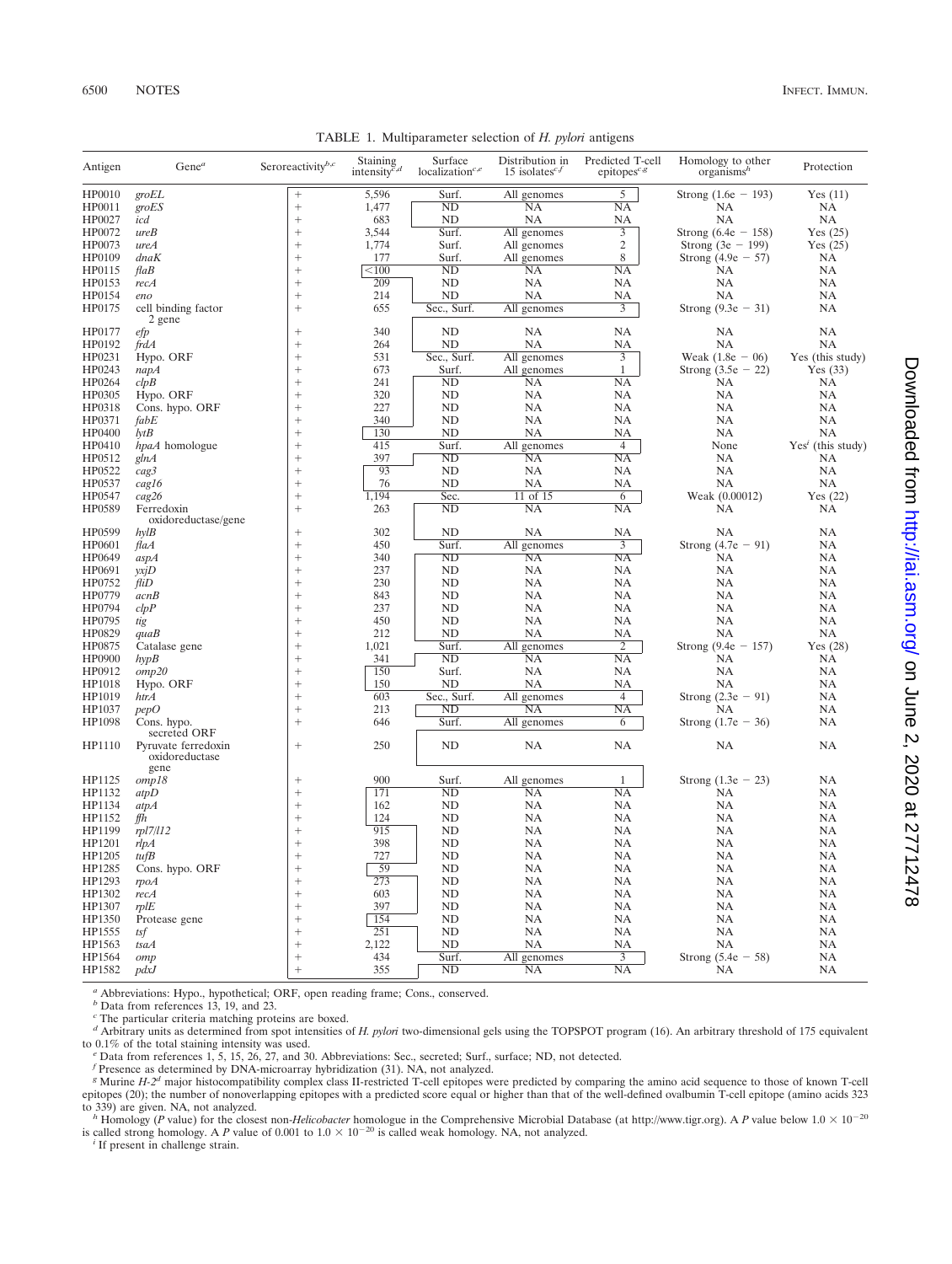| Antigen | Primer direction   | Sequence $(5'$ to $3')^a$                                                                    |  |  |  |  |  |  |
|---------|--------------------|----------------------------------------------------------------------------------------------|--|--|--|--|--|--|
| HP0231  | Forward<br>Reverse | TTAGGAGTTCATATGATATTAAGAGC<br>GCGATATCGGATCCGTCGACTAATGATGATGATGATGATGTGCCTTATAATGGTATAAGAAA |  |  |  |  |  |  |
| HP0410  | Forward<br>Reverse | GAAAGGAATCATATGAAAAAAGGT<br>GCGATATCGGATCCGTCGACTAATGATGATGATGATGATGCTTTCGTTTTTCATTTCAC      |  |  |  |  |  |  |
| HP1098  | Forward<br>Reverse | AGGAGATACCATATGTTAGAAAATGTC<br>GCGATATCGGATCCGTCGACTAATGATGATGATGATGATGAACTTTGATCTTAAGCTGCTT |  |  |  |  |  |  |

TABLE 2. Oligonucleotide primers used

*<sup>a</sup>* Underlined sequence regions indicate *Nde*I and *Bam*HI recognition sites used for cloning.

and almost all are present in all 15 isolates analyzed (except Cag26) and contain at least one putative T-cell epitope (Table 1). Interestingly, this set of 15 potential *Helicobacter* antigens contains six proteins that have already been shown to be highly protective in the mouse infection model, supporting the utility of our selection strategy. Immunization trials with a large set of antigen candidates will be required to validate each of the presently used and other potential selection parameters to further improve the approach. Moreover, the different data sets are still incomplete, and there are probably more antigen candidates. However, the already achieved high selection success rate motivated us to further characterize some of the new candidates.

To identify novel attractive antigens with minimal crossreactivity, we selected three candidates with weak homology to other organisms (Table 1) (homology derived from the Comprehensive Microbial Database at http://www.tigr.org): the hypothetical protein HP0231, the putative neuraminyllactosebinding hemagglutinin HpaA homologue HP0410, and the hypothetical secreted protein HP1098 that was later found to have a homologue with high similarity in *Magnetococcus* sp. strain MC-1. The corresponding genes were PCR amplified from chromosomal DNA from strain P76 (12) using the primers shown in Table 2, and cloned into pET15b (Novagen). The His<sub>6</sub>-tagged proteins were overexpressed in *Escherichia coli* BL21(DE3) and purified by cobalt affinity chromatography. HP0231 and HP0410 could be recovered from inclusion bodies of induced *E*. *coli* cultures at high purity and yields (Fig. 1). Interestingly, a soluble form of HP0410 was also recovered from culture supernatants. The soluble form has a somewhat lower apparent molecular weight compared to that of the insoluble form and may have been processed by signal peptide cleavage. In contrast to HP0231 and HP0410, HP1098 was only weakly expressed in *E*. *coli* even under inducing conditions and was therefore not investigated further.

The HP0231 and HP0410 antigens were individually tested for protective efficacy in groups of 5 to 10 female 6- to 8-weekold female BALB/c mice with specific-pathogen-free health status using four orogastric administrations (days 0, 21, 28, and 35) of 100  $\mu$ g of purified protein in 100  $\mu$ l of phosphatebuffered saline (PBS) containing  $10 \mu$ g of the mucosal adjuvant cholera toxin. Four to six weeks after the last immunization, the mice were challenged with one or three orogastric doses of  $2 \times 10^8$  to  $5 \times 10^8$  CFU of the mouse-adapted *H*. *pylori* strain P76; four to six weeks later, the mice were sacrificed under anesthesia, and *H*. *pylori* stomach load and urease activity were determined as described previously (12). Compared to the sham-immunized control group, mice that had received HP0231 or HP0410 were protected against an *H*. *pylori* challenge infection (Fig. 2), with levels of protection (median CFU of 8% compared to that for the controls) equivalent to previous results for the best known antigens (8, 11, 14, 18, 25, 28, 32, 35) and approximating those of an immunization control group that had received four doses of 500  $\mu$ g of P76 lysate, which is generally considered the gold standard for *Helicobacter* immunization (median CFU of 4% compared to that for the controls) (Fig. 2). There was no significant difference in protective efficacy between soluble and insoluble forms of HP0410 (data not shown). The protective effect of immunization with HP0231 or HP0410 was also evident from determinations of urease activity in the stomach samples  $(P > 0.0001$  [*t* test] for both proteins; data not shown). Immunization with HP0231, but not with HP0410, induced specific serum antibodies that could be detected both by Western blotting and enzyme-linked immunosorbent assay  $(P > 0.005$  [t test] compared to shamimmunized control group; data not shown). This suggests that serum antibody responses do not correlate with protective efficacy, which is in agreement with the results of previous studies (4, 9).

In conclusion, a combination of theoretical and experimental selection parameters predicts protective *H*. *pylori* antigens with a success rate (at least 8 of 15 predicted antigens) that is



FIG. 1. Expression and purification of recombinant *H*. *pylori* antigens as analyzed by sodium dodecyl sulfate-polyacrylamide gel electrophoresis and silver staining. Lane 1, *E*. *coli* BL21; lane 2, *E*. *coli* BL21 expressing HP0231; lane 3, purified HP0231 from inclusion bodies; lane 4, *E*. *coli* BL21 expressing HP0410; lane 5, supernatant of *E*. *coli* BL21 expressing HP0410; lane 6, purified HP0410 from supernatant; lane 7, purified HP0410 from inclusion bodies. The positions of molecular mass markers (in kilodaltons) are indicated to the right of the gel.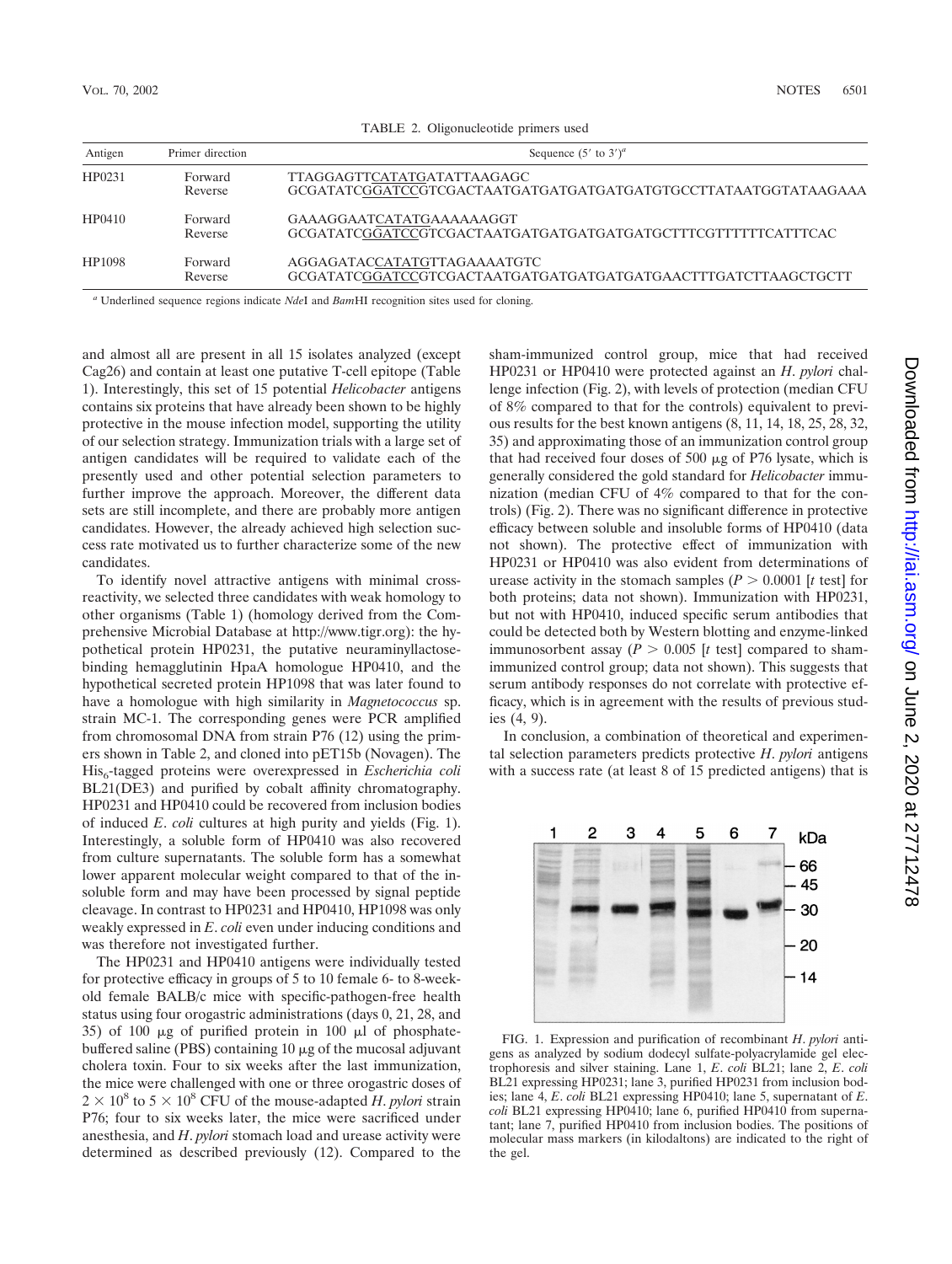

FIG. 2. Murine *H*. *pylori* stomach loads after oral immunization and an *H*. *pylori* P76 challenge. Combined results from two independent vaccination experiments are shown (a total of 10 mice tested for PBS; a total of 17 mice tested (each) for HP0231, HP0410, and lysate). The horizontal lines represent medians. Statistically significant differences compared to the values for the sham-immunized control group (PBS) were analyzed with the *t* test  $(*, P < 0.005; **, P < 0.001; **$ ,  $P < 0.0005$ ).

superior to previous attempts. Two novel antigens identified in this study have protective efficacies similar to those of the best previously known antigens and, unlike most other protective antigens, are highly specific for *Helicobacter*. Further studies will help to validate individual selection parameters for further improvement of the combination approach.

We thank T. Aebischer for helpful discussions.

This study was supported in part by the Deutsche Forschungsgemeinschaft (Me 756/6-1).

## **REFERENCES**

- 1. **Alm, R. A., J. Bina, B. M. Andrews, P. Doig, R. E. Hancock, and T. J. Trust.** 2000. Comparative genomics of *Helicobacter pylori*: analysis of the outer membrane protein families. Infect. Immun. **68:**4155–4168.
- 2. **Alm, R. A., L. S. Ling, D. T. Moir, B. L. King, E. D. Brown, P. C. Doig, D. R. Smith, B. Noonan, B. C. Guild, B. L. deJonge, G. Carmel, P. J. Tummino, A. Caruso, M. Uria-Nickelsen, D. M. Mills, C. Ives, R. Gibson, D. Merberg, S. D. Mills, Q. Jiang, D. E. Taylor, G. F. Vovis, and T. J. Trust.** 1999. Genomic-sequence comparison of two unrelated isolates of the human gastric pathogen *Helicobacter pylori*. Nature **397:**176–180.
- 3. **Alm, R. A., and T. J. Trust.** 1999. Analysis of the genetic diversity of *Helicobacter pylori*: the tale of two genomes. J. Mol. Med. **77:**834–846.
- 4. **Blanchard, T. G., S. J. Czinn, R. W. Redline, N. Sigmund, G. Harriman, and J. G. Nedrud.** 1999. Antibody-independent protective mucosal immunity to gastric *Helicobacter* infection in mice. Cell. Immunol. **191:**74–80.
- 5. **Bumann, D., S. Aksu, M. Wendland, K. Janek, U. Zimny-Arndt, N. Sabarth, T. F. Meyer, and P. R. Jungblut.** 2002. Proteome analysis of secreted proteins of the gastric pathogen *Helicobacter pylori*. Infect. Immun. **70:**3396–3403.
- 6. **Davenport, M. P., I. A. Ho Shon, and A. V. Hill.** 1995. An empirical method for the prediction of T-cell epitopes. Immunogenetics **42:**392–397.
- 7. **Del Giudice, G., A. Covacci, J. L. Telford, C. Montecucco, and R. Rappuoli.** 2001. The design of vaccines against *Helicobacter pylori* and their development. Annu. Rev. Immunol. **19:**523–563.
- 8. **Dunkley, M. L., S. J. Harris, R. J. McCoy, M. J. Musicka, F. M. Eyers, L. G. Beagley, P. J. Lumley, K. W. Beagley, and R. L. Clancy.** 1999. Protection against *Helicobacter pylori* infection by intestinal immunisation with a 50/52 kDa subunit protein. FEMS Immunol. Med. Microbiol. **24:**221–225.
- 9. **Ermak, T. H., P. J. Giannasca, R. Nichols, G. A. Myers, J. Nedrud, R. Weltzin, C. K. Lee, H. Kleanthous, and T. P. Monath.** 1998. Immunization of mice with urease vaccine affords protection against *Helicobacter pylori* infection in the absence of antibodies and is mediated by MHC class II-restricted responses. J. Exp. Med. **188:**2277–2288.
- 10. **Ferrero, R. L., and A. Labigne.** 2001. *Helicobacter pylori* vaccine development in the post-genomic era: can in silico translate to in vivo? Scand. J. Immunol. **53:**443–448.
- 11. **Ferrero, R. L., J. M. Thiberge, I. Kansau, N. Wuscher, M. Huerre, and A.**

**Labigne.** 1995. The GroES homolog of *Helicobacter pylori* confers protective immunity against mucosal infection in mice. Proc. Natl. Acad. Sci. USA **92:**6499–6503.

- 12. **Gomez-Duarte, O. G., B. Lucas, Z. X. Yan, K. Panthel, R. Haas, and T. F. Meyer.** 1998. Protection of mice against gastric colonization by *Helicobacter pylori* by single oral dose immunization with attenuated *Salmonella typhimurium* producing urease subunits A and B. Vaccine **16:**460–471.
- 13. **Haas, G., G. Karaali, K. Ebermayer, W. G. Metzger, S. Lamer, U. Zimny-Arndt, S. Diescher, U. B. Goebel, K. Vogt, A. B. Roznowski, B. J. Wiedenmann, T. F. Meyer, T. Aebischer, and P. Jungblut.** 2002. Immunoproteomics of *Helicobacter pylori* infection and relation to gastric disease. Proteomics **2:**313–324.
- 14. **Hocking, D., E. Webb, F. Radcliff, L. Rothel, S. Taylor, G. Pinczower, C. Kapouleas, H. Braley, A. Lee, and C. Doidge.** 1999. Isolation of recombinant protective *Helicobacter pylori* antigens. Infect. Immun. **67:**4713–4719.
- 15. **Huesca, M., S. Borgia, P. Hoffman, and C. A. Lingwood.** 1996. Acidic pH changes receptor binding specificity of *Helicobacter pylori*: a binary adhesion model in which surface heat shock (stress) proteins mediate sulfatide recognition in gastric colonization. Infect. Immun. **64:**2643–2648.
- 16. **Jungblut, P. R., D. Bumann, G. Haas, U. Zimny-Arndt, P. Holland, S. Lamer, F. Siejak, A. Aebischer, and T. F. Meyer.** 2000. Comparative proteome analysis of *Helicobacter pylori*. Mol. Microbiol. **36:**710–725.
- 17. **Kaufmann, S. H., and J. Hess.** 1999. Impact of intracellular location of and antigen display by intracellular bacteria: implications for vaccine development. Immunol. Lett. **65:**81–84.
- 18. **Kim, B. O., S. S. Shin, Y. H. Yoo, and S. Pyo.** 2001. Peroral immunization with *Helicobacter pylori* adhesin protein genetically linked to cholera toxin A2B subunits. Clin. Sci. **100:**291–298.
- 19. **Kimmel, B., A. Bosserhoff, R. Frank, R. Gross, W. Goebel, and D. Beier.** 2000. Identification of immunodominant antigens from *Helicobacter pylori* and evaluation of their reactivities with sera from patients with different gastroduodenal pathologies. Infect. Immun. **68:**915–920.
- 20. **Lucas, B., D. Bumann, A. Walduck, J. Koesling, L. Develioglu, T. F. Meyer,** and T. Aebischer. 2001. Adoptive transfer of CD4<sup>+</sup> T cells specific for subunit A of *Helicobacter pylori* urease reduces *H*. *pylori* stomach colonization in mice in the absence of interleukin-4 (IL-4)/IL-13 receptor signaling. Infect. Immun. **69:**1714–1721.
- 21. **Mai, U. E., G. I. Perez-Perez, J. B. Allen, S. M. Wahl, M. J. Blaser, and P. D. Smith.** 1992. Surface proteins from *Helicobacter pylori* exhibit chemotactic activity for human leukocytes and are present in gastric mucosa. J. Exp. Med. **175:**517–525.
- 22. **Marchetti, M., B. Arico, D. Burroni, N. Figura, R. Rappuoli, and P. Ghiara.** 1995. Development of a mouse model of *Helicobacter pylori* infection that mimics human disease. Science **267:**1655–1658.
- 23. **McAtee, C. P., M. Y. Lim, K. Fung, M. Velligan, K. Fry, T. Chow, and D. E. Berg.** 1998. Identification of potential diagnostic and vaccine candidates of *Helicobacter pylori* by two-dimensional gel electrophoresis, sequence analysis, and serum profiling. Clin. Diagn. Lab. Immunol. **5:**537–542.
- 24. **Meister, G. E., C. G. Roberts, J. A. Berzofsky, and A. S. De Groot.** 1995. Two novel T cell epitope prediction algorithms based on MHC-binding motifs: comparison of predicted and published epitopes from *Mycobacterium tuberculosis* and HIV protein sequences. Vaccine **13:**581–591.
- 25. **Michetti, P., I. Corthesy-Theulaz, C. Davin, R. Haas, A. C. Vaney, M. Heitz, J. Bille, J. P. Kraehenbuhl, E. Saraga, and A. L. Blum.** 1994. Immunization of BALB/c mice against *Helicobacter felis* infection with *Helicobacter pylori* urease. Gastroenterology **107:**1002–1011.
- 26. **Namavar, F., M. Sparrius, E. C. Veerman, B. J. Appelmelk, and C. M. Vandenbroucke-Grauls.** 1998. Neutrophil-activating protein mediates adhesion of *Helicobacter pylori* to sulfated carbohydrates on high-molecularweight salivary mucin. Infect. Immun. **66:**444–447.
- 27. **Phadnis, S. H., M. H. Parlow, M. Levy, D. Ilver, C. M. Caulkins, J. B. Connors, and B. E. Dunn.** 1996. Surface localization of *Helicobacter pylori* urease and a heat shock protein homolog requires bacterial autolysis. Infect. Immun. **64:**905–912.
- 28. **Radcliff, F. J., S. L. Hazell, T. Kolesnikow, C. Doidge, and A. Lee.** 1997. Catalase, a novel antigen for *Helicobacter pylori* vaccination. Infect. Immun. **65:**4668–4674.
- 29. **Rokbi, B., D. Seguin, B. Guy, V. Mazarin, E. Vidor, F. Mion, M. Cadoz, and M. J. Quentin-Millet.** 2001. Assessment of *Helicobacter pylori* gene expression within mouse and human gastric mucosae by real-time reverse transcriptase PCR. Infect. Immun. **69:**4759–4766.
- 30. **Sabarth, N., D. Bumann, S. Lamer, U. Zimny-Arndt, P. Jungblut, and T. F. Meyer.** 2002. Identification of surface-exposed proteins of Helicobacter pylori by selective biotinylation, affinity purification, and two-dimensional gel electrophoresis. J. Biol. Chem. **277:**27896–27902.
- 31. **Salama, N., K. Guillemin, T. K. McDaniel, G. Sherlock, L. Tompkins, and S. Falkow.** 2000. A whole-genome microarray reveals genetic diversity among *Helicobacter pylori* strains. Proc. Natl. Acad. Sci. USA **97:**14668–14673.
- 32. **Sanchez, V., S. Gimenez, J. Haensler, C. Geoffroy, B. Rokbi, D. Seguin, L. Lissolo, B. Harris, F. Rizvi, H. Kleanthous, T. Monath, M. Cadoz, and B. Guy.** 2001. Formulations of single or multiple *H*. *pylori* antigens with DC Chol adjuvant induce protection by the systemic route in mice. Optimal